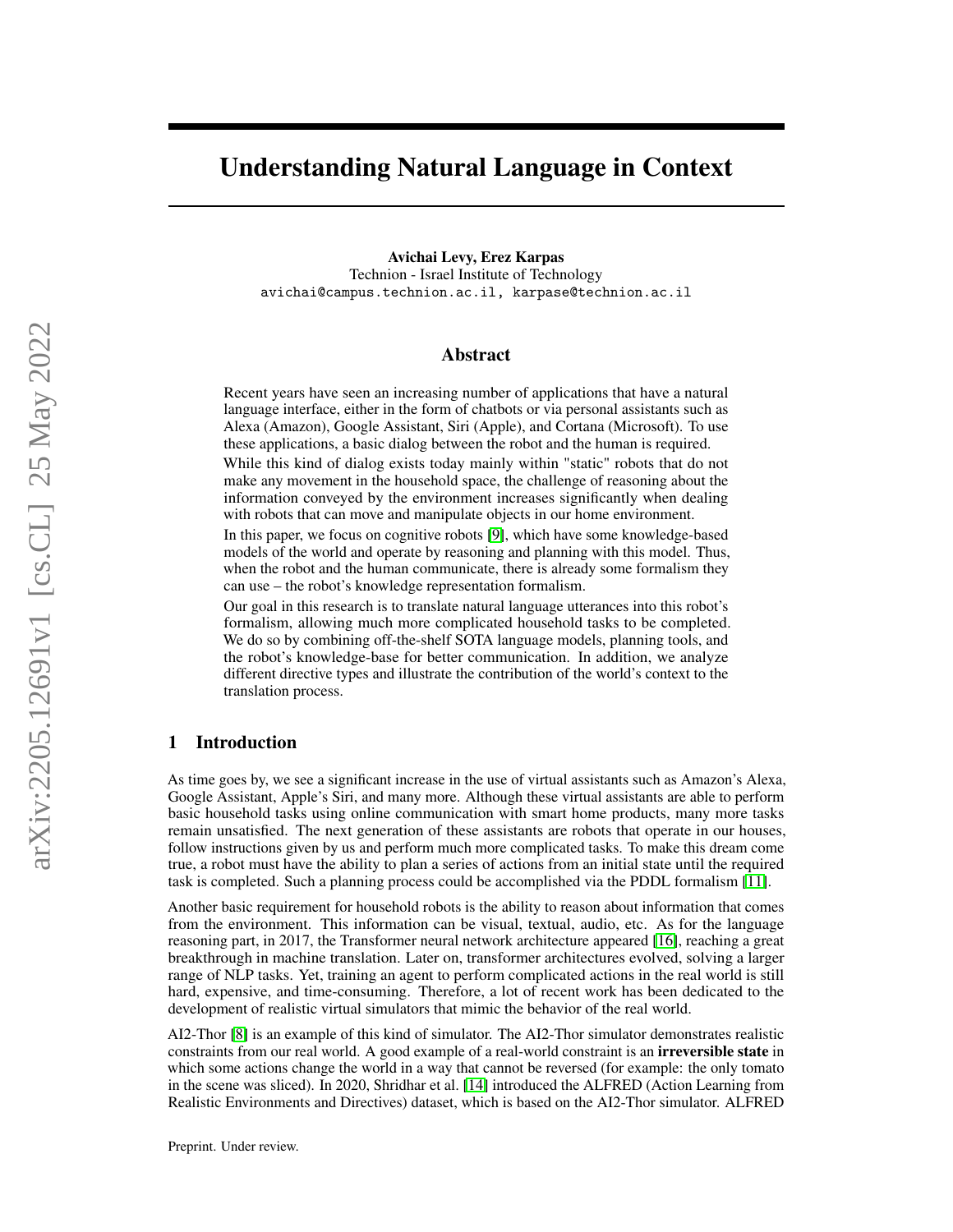

<span id="page-1-0"></span>Figure 1: An example from the ALFRED dataset. The green text box contains the high level task and the blue text box contains the high level instructions needed for accomplishing that task. The images represent the egocentric vision input of the agent at each time step.

consists of multi-modal data. It has a long sequence of instructions to achieve high-level tasks such as "Put a slice of tomato in the fridge." Those step-by-step instructions are combined with the egocentric vision of the robot at each time step (see [1](#page-1-0) for example).

Our goal in this paper is to develop a system that incorporates natural language processing and planning to enable an agent to accomplish a real-world task given in natural language. By doing so, we are able to show how changes in the language input affect the agent's capability to accomplish the task. In this work, we assume that the agent has some background knowledge about the environment it operates in (which is essential for any cognitive robot regardless of its natural language processing capabilities), such as the types of objects in the world, and their features and the possible relations between them, as well as the basic robot behaviors (modeled as actions with preconditions and effects). Moreover, we assume that at the beginning of every episode, the agent acquires complete scene information, including all the objects and their locations, using its vision tools. The last piece of the agent's input is a directive, in which a human asks the agent to perform a specific task in natural language. By combining all this information, our agent should generate a sequence of actions (in the robot's formalism) that will achieve the desired outcome of the human task. To do so, we have developed a system which combines large language models and PDDL planning. We evaluate this system on the textual part of the ALFRED dataset. We show how various inputs affect the outcome of the model and suggest that the context of the environment is vital for the agent's ability to succeed as well. Our main contributions are as follows:

- We developed a novel translation approach that combines natural language and planning formalism for operating agents.
- We show that integrating the scene context (the world's semantic information) into the model's input leads to a significant improvement in the translation process, which indicates that the context of the world is vital for an operating agent.
- We imply that both the Transformer's encoder and the Transformer's decoder are essential for this translation task.

## 2 Related work

Home service robots must have the ability to plan a sequence of actions to achieve their goals in the real world. This skill requires sophisticated reasoning at each time step, including interpreting multi-modal input types such as vision, language, and other sensor-type information. Thanks to environments like AI2-THOR[\[8\]](#page-9-3), Matterport 3D [\[1\]](#page-9-5) ,AI Habitat [\[10\]](#page-9-6), and TDW[\[5\]](#page-9-7), a dramatic improvement has been made in various real-world tasks. One of these is *visual semantic planning* [\[19\]](#page-10-0), which is the task of predicting a sequence of high-level actions from visual observations. The purpose of those actions, conducted by the agent, is to reach a goal state from an initial state. When addressing this kind of task, a robot operating in a human household space may need to overcome some challenges. For example, partially observable space or long-horizon tasks in which the decision-making at any step can depend on observations received far in the past. Hence, being able to properly memorize and utilize long-term history is crucial. [\[3\]](#page-9-8) In 2020, Shridhar et al. [\[14\]](#page-9-4)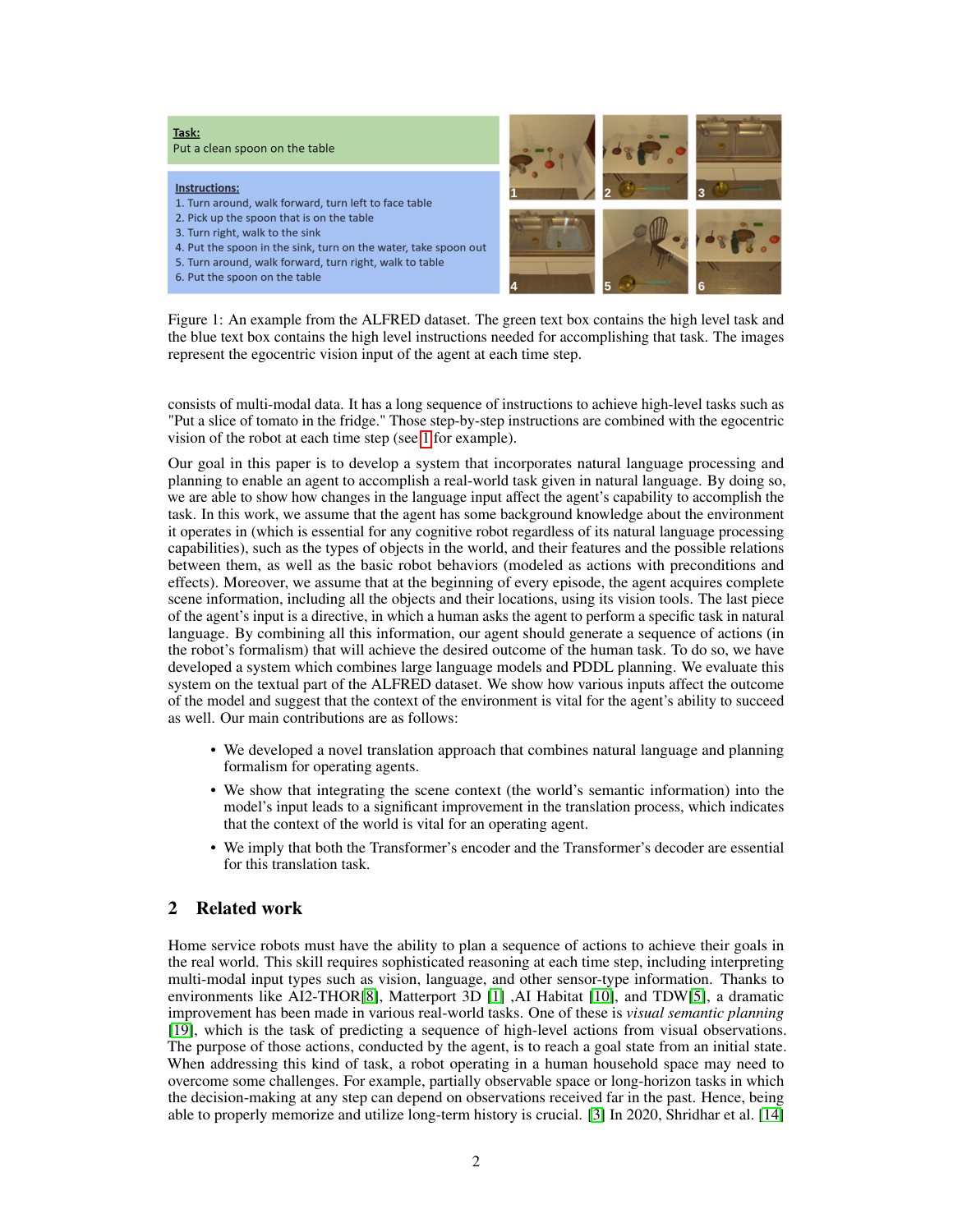

<span id="page-2-0"></span>Figure 2: Our model architecture.

introduced the ALFRED dataset, which is based on the AI2-Thor simulator. ALFRED combines both egocentric vision and language directives to achieve everyday household tasks. Currently, the best model completed 39% of ALFRED's tasks, which still leaves a long way to go.

Recent papers have chosen to break this problem down into separate modalities instead of solving this difficult multi-modal problem. Jansen [\[7\]](#page-9-9) explored this task on the ALFRED dataset, by using the GPT-2 [\[12\]](#page-9-10) language model to generate these plans from high-level task descriptions, without visual cues. In his work, Jansen [\[7\]](#page-9-9) showed that the GPT-2 model outperforms a baseline RNN model on this task, predicting successfully of 22.2% actions sequences, and 53.4% of the plans when ignoring the first action prediction in the sequence. Later on, Wang et al. [\[17\]](#page-10-1) integrated a general domain knowledge graph of indoor environments with the BERT model [\[2\]](#page-9-11) to create better predictions, generating successfully 31.4% of the plans. While these previous works focused on language directive translation, they do not incorporate practical planning, and therefore are not sufficient for real-world intelligent agents.

On the other hand, Wang et al. [\[18\]](#page-10-2) integrated Hierarchical Task Network and Probabilistic Inference to generate action sequences using multiple context types, but without natural language directives. These papers indicate that models can achieve surprising performances using information from only a single modality. In addition, a recent study [\[15\]](#page-9-12) has found that models using input from a single modality (either vision or language) often perform nearly as well as or even better than their multi-modal counterparts.

## 3 Methods

As described before, we assume that our agent already has background knowledge about the available actions, objects, and predicates in the world. Another assumption is the agent has complete scene information (typically acquired using vision). Additionally, the agent is given a language directive by a human, which instructs it to perform a particular task. The agent's goal is to output a sequence of actions that achieves the desired objective.

In general, a human can give language commands to a robot in multiple ways. The first option is to provide the agent with high-level task description, such as "put a slice of tomato in the fridge". On the other hand, more detailed instructions could be given also, for example, "go to the kitchen, pick up the knife from the table, go to the tomato that is on the counter, slice the tomato, etc.". While both of these types exist in each sample of the ALFRED dataset, we choose to focus on the high-level task description. Moreover, in this paper we incorporate the spatial relations between the objects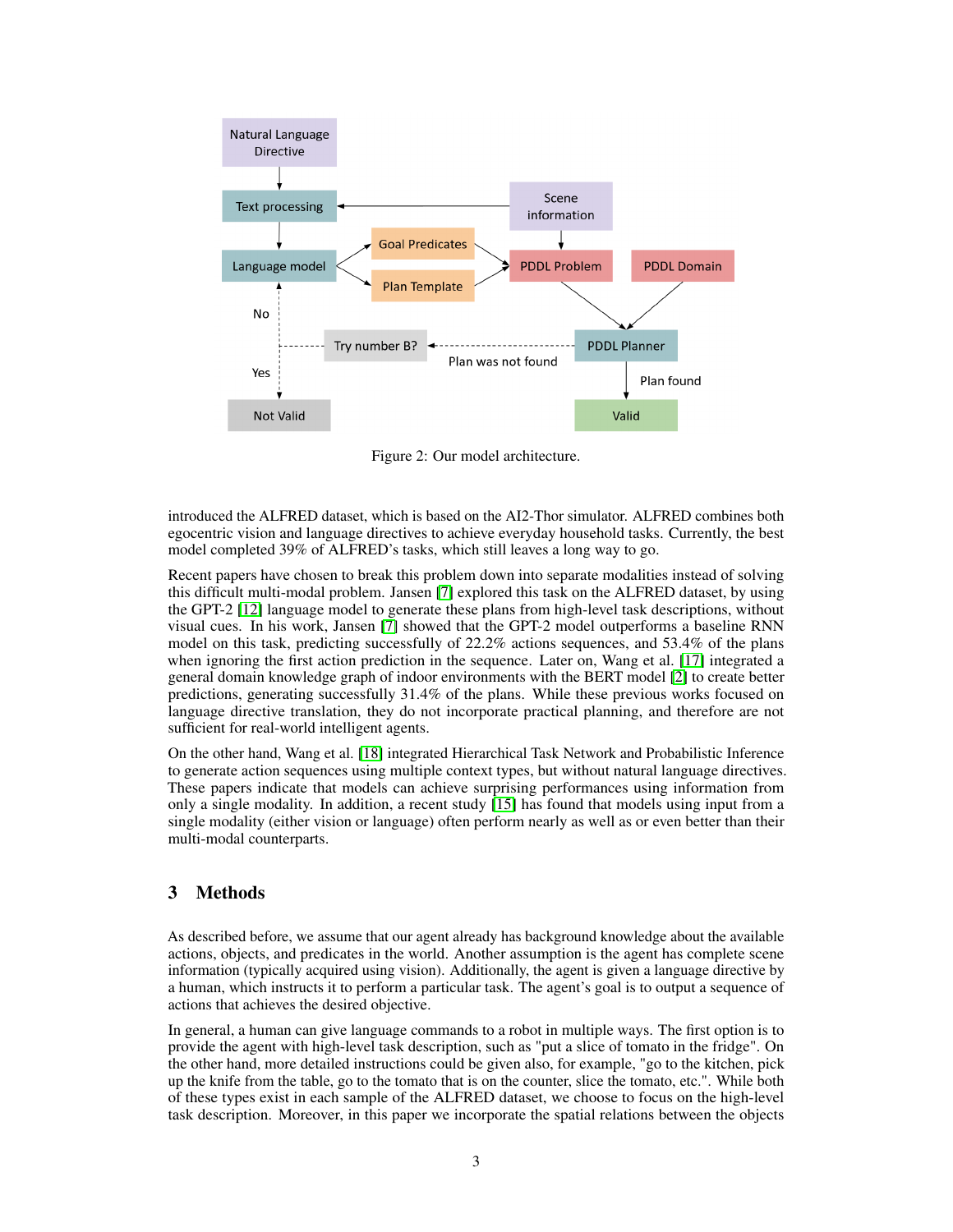in the scene, which reflects the semantic context of the environment. We term the high-level task description as *Task*, and the additional context as *Relations*.

Furthermore, we use the task and relations to train our model to produce two outputs: *goal predicates* and *plan templates*. The *goal predicates* represent the desired outcome of a given task description. In other words, the goal predicates are the main objects' state at the end of the plan execution ("sliced tomato, tomato on counter"). On the other hand, a *plan template* is the general structure of the robot's plan, which specify a sequence of actions and objects types that form the plan ("go to table, pickup knife table, go to tomato, slice tomato").

By combining these outputs together, we are able to achieve our goal, which is to translate natural language into a valid robot-language plan. A valid plan is a sequence of actions in a robot's language that can be performed by a household agent to achieve given tasks.

In this work, we assume that the robot's language is the Planning Domain Definition Language (PDDL, more details and background in the supplementary material). As mentioned above, the PDDL domain contains the objects in the world and the actions' definitions (preconditions and effects). Unlike the domain file, which is predetermined, the problem file varies between each task we are trying to solve. The main components of the problem file are the task's goal predicates and the current world state, which includes the objects in the scene and their predicates.

By adding predicates to the action's parameters and the world state, we restrain the problem, allowing the PDDL planner to terminate much faster. In our research, we add three types of constraints:

- Length we add two predicates to the domain  $(next \; ?s_i)$  and  $(current\_step \; ?s_i)$ . Each action in the domain gets the current step,  $s_i$ , and increases it to  $s_j$ , where  $s_j$  is the next step number in the (next  $\overline{s_i s_j}$ ) predicate. By initializing the problem with the predicates:
	- $-(current\_step s_0) = True$
	- $-(\text{next } s_i \text{ } s_{i+1}) = \text{True } \forall i : 0 \leq i < T$

and adding the predicate (current\_step  $s_T$ ) to the goal, we force the PDDL planner to generate only plans of length T.

- Action allowance for each time step  $i > 0$ , we add the predicate (allowed action  $s_i$ ), where *action* is some action type from the domain, making the planner to create only plans that their  $i$ 'th action type is allowed.
- Objects allowance This predicate is similar to the previous one. The predicate is (allowed\_object<sub>j</sub> obj  $s_i$ ). Which indicates if the *i*'th action in the plan,  $(\text{action\_type } obj_1 \dots obj_k)$ , may contain the object type *obj* at location j.

The combination of these constraints forces the PDDL planner to create a very specific PDDL plan. Therefore, these constraints reduce the search space, hence accelerating the process of finding a plan, if one exists. An illustration of our model's architecture is available in Figure [2.](#page-2-0) The first component is the translation unit, which is responsible for translating a natural language directive into PDDL goal and plan template. The second part of the model will combine these elements into a PDDL problem and check for a PDDL plan that solves this problem. If such a plan is not found, the model will generate another PDDL plan template and re-check for a solution. Ultimately, this process ends when a valid plan is found or the number of plans generated exceeds a constant B. We will now drill down into further details of each component.

#### 3.1 Language-PDDL translation

This unit consists of two translation channels. Both channels take the same natural language directive as input. The first channel and the primary meeting point between the language part and the PDDL part is the *plan templates*. A *plan template* (or *visual semantic plan* as in [\[7\]](#page-9-9)) is a sequence of actions that achieve a general goal. Each action consists of an action type and parameter types. These actions are not object-specific, meaning that they cannot be used together as a plan for the PDDL problem and therefore not sufficient for an operating agent either. For instance, a plan template could be "go to dining table, pick up apple dining table, go to fridge, put apple fridge". Since there might be multiple apples and tables in our scene, the robot will not know which objects it should integrate with. In other words, a valid PDDL plan must contain the objects' unique ids as well as their types.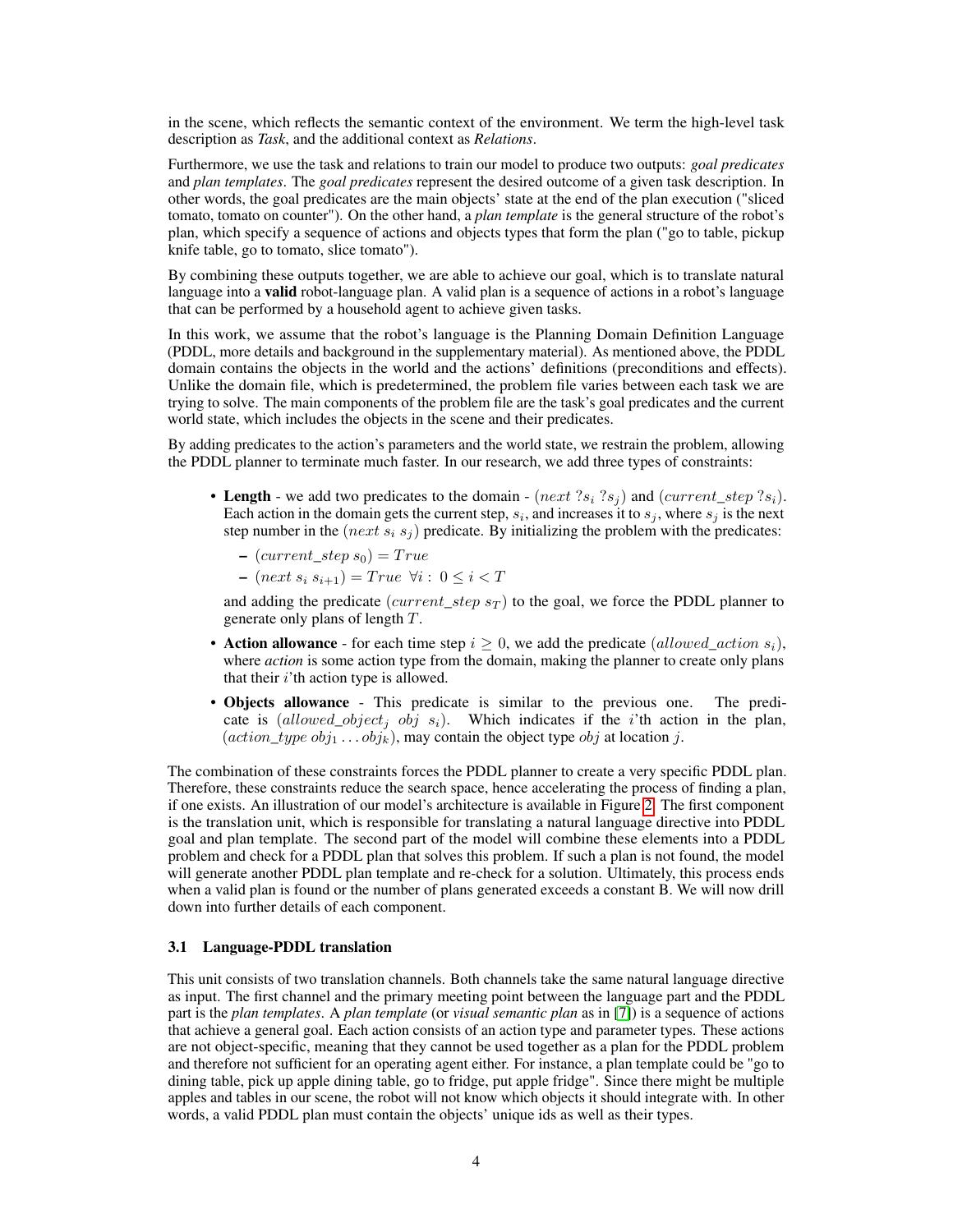Even though the plan templates alone are not enough to solve each problem, they are still useful. In our method, we convert these plan templates into the PDDL constraints we defined above. To demonstrate this, consider the following plan template: *"go to table, pick up apple table"*.

The constraint predicates that derive from this plan template are:

- Length since the length of the plan is 2, we add the predicates (next  $s_0$   $s_1$ ), (next  $s_1$   $s_2$ ), (current\_step  $s_0$ ) to the initial world state and (current\_step  $s_2$ ) to the goal predicates.
- Action allowance for each element in the predicted sequence, we add the action allowance predicate of the element's action type and index - (allowed\_goto  $s_0$ ), (allowed\_pickup  $s_1$ ).
- Objects allowance as in the previous case, we add the object allowance predicate for each object in the sequence. Each predicate consists of the object type, its location in the action, and its action's location in the sequence.  $-$  (allowed\_arg<sub>1</sub> table s<sub>0</sub>), (allowed  $arg_1 apple s_1$ ), (allowed  $arg_2 table s_1$ ).

By integrating these constraints into the original PDDL problem, we force the planner to produce a plan that will match our template. This restriction significantly decreases the search space, thus accelerating the search process overall.

The second translation channel is the goal predicates unit. The goal predicates capture the user's desired outcome of a task. These predicates describe the world's state at the end of the plan's execution ("sliced tomato", "cold tomato"). In contrast to the PDDL plan, which should include specific objects, the goal predicates may be formulated in a more general way. In this paper, we use this general goal formalism rather than focusing on specific object ids. In other words, when the task's goal includes some predicates of a specific object, we accept any plan that reaches the same predicates on any instance of this object type. This is done due to the fact that there are many instances of each object type in our world, and we do not want to pick only one instance when we formulate the goal. We implement this attribute using the *exists* PDDL operator.

To illustrate this, assume the PDDL goal *"sliced tomato, on tomato countertop"*. This goal will be formulated as: *"(exists (?tomato0 - tomato ?countertop0 - countertop) (and (sliced ?toamto0) (on ?tomato0 ?countertop0)))"*

This encoding allows us to accept any plan that achieves a final world state in which there exists a sliced tomato on any countertop. After generating these two PDDL elements, we combine them with the original PDDL problem, creating a new and more restricted problem to solve. As in earlier work, we model this translation process as a sequence-to-sequence task. Moreover, in our research, we focused on two language models, GPT-2 and T5 [\[13\]](#page-9-13). We have trained separate GPT-2 models for *goal predicates* prediction and for *plan template* prediction. However, since training a new task on T5 requires only changing the prefix of the input, we fine-tuned a single T5 model for both tasks.

## 3.2 PDDL consistency checking

Once a new PDDL problem has been generated from the predicted goal and the constraint predicates, we will input both the domain of our world and the problem file into a PDDL planner. The planner will look for a valid plan that achieves our goal under the given constraints.

When the planner does find a solution, we count the plan template predictions as valid. On the contrary, when the planner does not find a solution, we will go back to our language model and "ask" it to generate another plan template. After a new template was generated, we convert it to PDDL constraints, update the PDDL problem, and check for a valid plan that fits the new template. This re-generation of the plan template is done by taking the next prediction in the model's beam search output. We repeat this procedure until a valid template is found or the number of templates generated exceeds a given number B (in our experiment  $B = 5$ ).

## 3.3 Various input types

When a human approaches everyday tasks, he may have some preliminary knowledge about the world he operates in. We term this knowledge the "context of the environment" which includes, among other things, the objects in the scene, their spatial relations, and action-object pairs that commonly appear together. When providing only a task description to a robot that does not have this context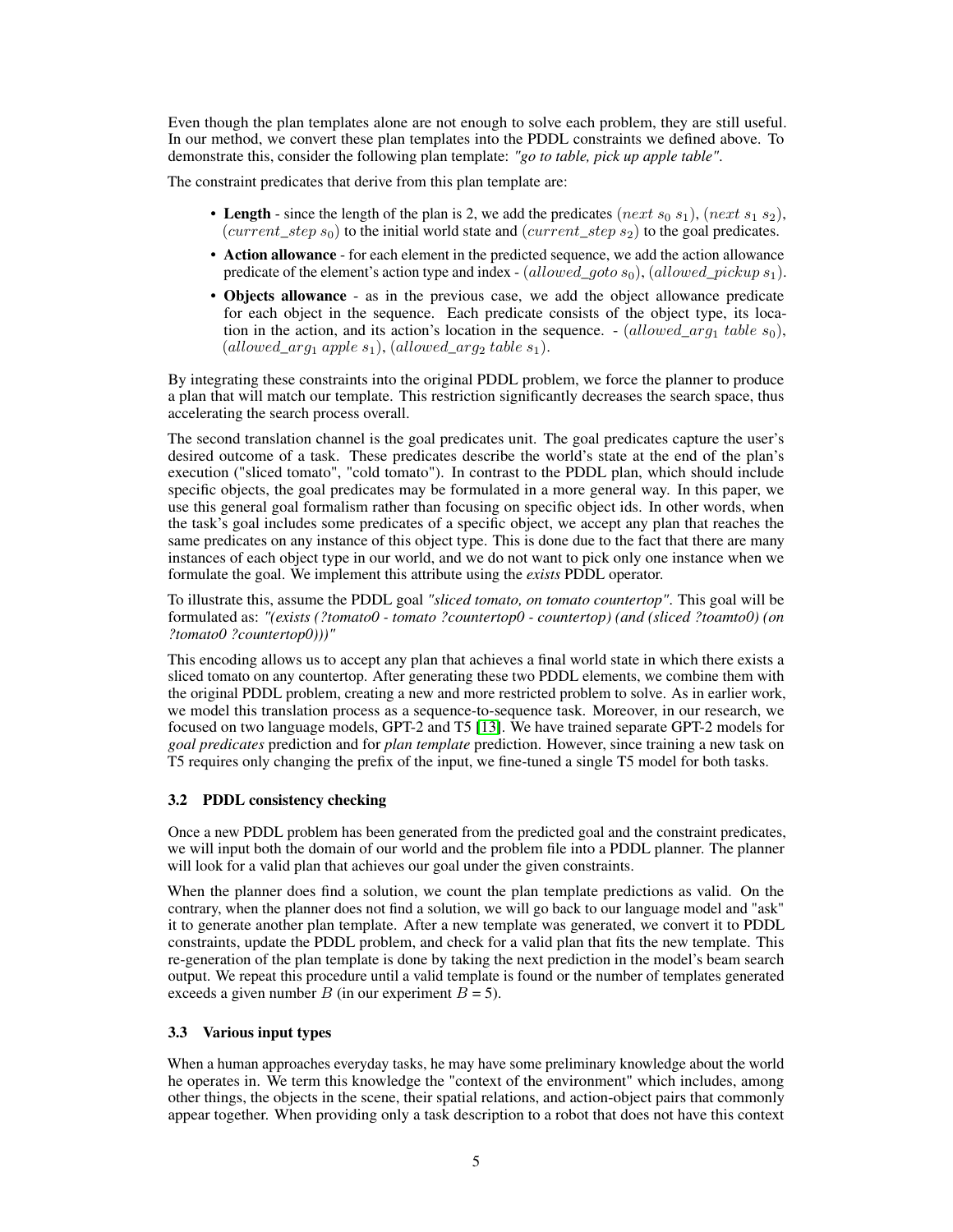knowledge, it may struggle to generate a successful plan. In this paper, we suggest that adding the context of the environment to the task description as the input for the model (rather than using the task description alone), improves the quality of the model's output. We check this hypothesis by providing our model with various input types and tracking the changes in its performance.

Concretely, we perform multiple experiments, each having its own language input. The directives that were tested are the concatenation of the high-level task ("put two bowls on the dining table") with the relations between the objects in the scene ("on tomato table, on bowl countertop, etc."). In addition, to isolate the effect of each input type, we also analyze the performance of the model when the input contains only one input type.

## 4 Evaluation

We evaluate our model on the language part of the ALFRED dataset and show that our model is able to achieve state-of-the-art results on the *visual semantic plan* generation task and *valid robot-plan* generation task.

## 4.1 Dataset

The ALFRED dataset consists of 8,055 visual samples, composed of an agent's egocentric visual observations of the environment. Each one corresponds to multiple language directives, annotated by mechanical turkers, adding up to a total number of 25,743 directives.

ALFRED has 7 different task types parameterized by 84 object classes in 120 scenes. The tasks are Pick & Place, Stack & Place, Pick Two & Place, Clean & Place, Heat & Place, Cool & Place and Examine in Light. ALFRED is based on the AI2-Thor simulator, in which some actions may change the object's state in an irreversible way (a sliced potato will never be whole again). The evaluation data in ALFRED is divided into validation and test datasets. Each one is split also into seen and unseen environments. The purpose of the second split is to examine how well a model generalizes to entirely unseen new spaces with novel object class variations.

**Pre-processing** In our work, we redivide the original ALFRED's training data into train, val, and test. Furthermore, we combine ALFRED's seen type validation set with our validation set and test our model both on our test data and ALFRED's validation unseen data. Since in our task we ignore the vision part of the data, we might encounter some duplicates between our datasets. Hence, we perform a cleaning process that deletes duplicate samples from the training and validation data with the same language directive as in our test datasets.

In the ALFRED dataset, there are several actions that the agent can execute. These actions are: pickup, put, slice, heat, cool, clean, toggle and goto. By performing a single action or a sequence of actions, the agent may change the state of some objects. To track these changes, we model the state of each object by using the PDDL predicates formalism. The predicates that reflect the outcomes of these actions are robot\_has\_obj, on, sliced, hot, cold, cleaned, toggled, and can reach. In addition, we added another predicate, named two task which is used as an indicator for the "pick two and place" task.

In our work, we train language models to predict both the goal predicates, which express the desired final state of each object as derived from the language directive, and the plan template, A.K.A the *visual semantic plan*. To create the targets for the language models, we focused on the PDDL parameters and the high-level actions provided by the ALFRED samples. Each action in the plan template is in the form - (action,  $arg(1)$  if action  $\in \{goto, toggle\}$ , and (action,  $arg(1, arg(2))$ , otherwise. In the same way, each goal predicate is in the form  $-(predicate, arg1, arg2)$ , if  $predicate = on$ , and  $(predicate, arg1)$ , otherwise.

Models input format Since we use two different language models in our evaluation, GPT-2 and T5, we have to adjust the input to the correct form that these models accept. We fine-tune GPT-2 on the natural language directives and gold targets using the GPT's sos and eos tokens:

 $\degree$  < |startoftext| > **directive** *Task Type:* **target** < |endoftext| >  $\degree$ 

Where *Task Type* is either "Goal" or "Actions" according to the prediction task we are performing.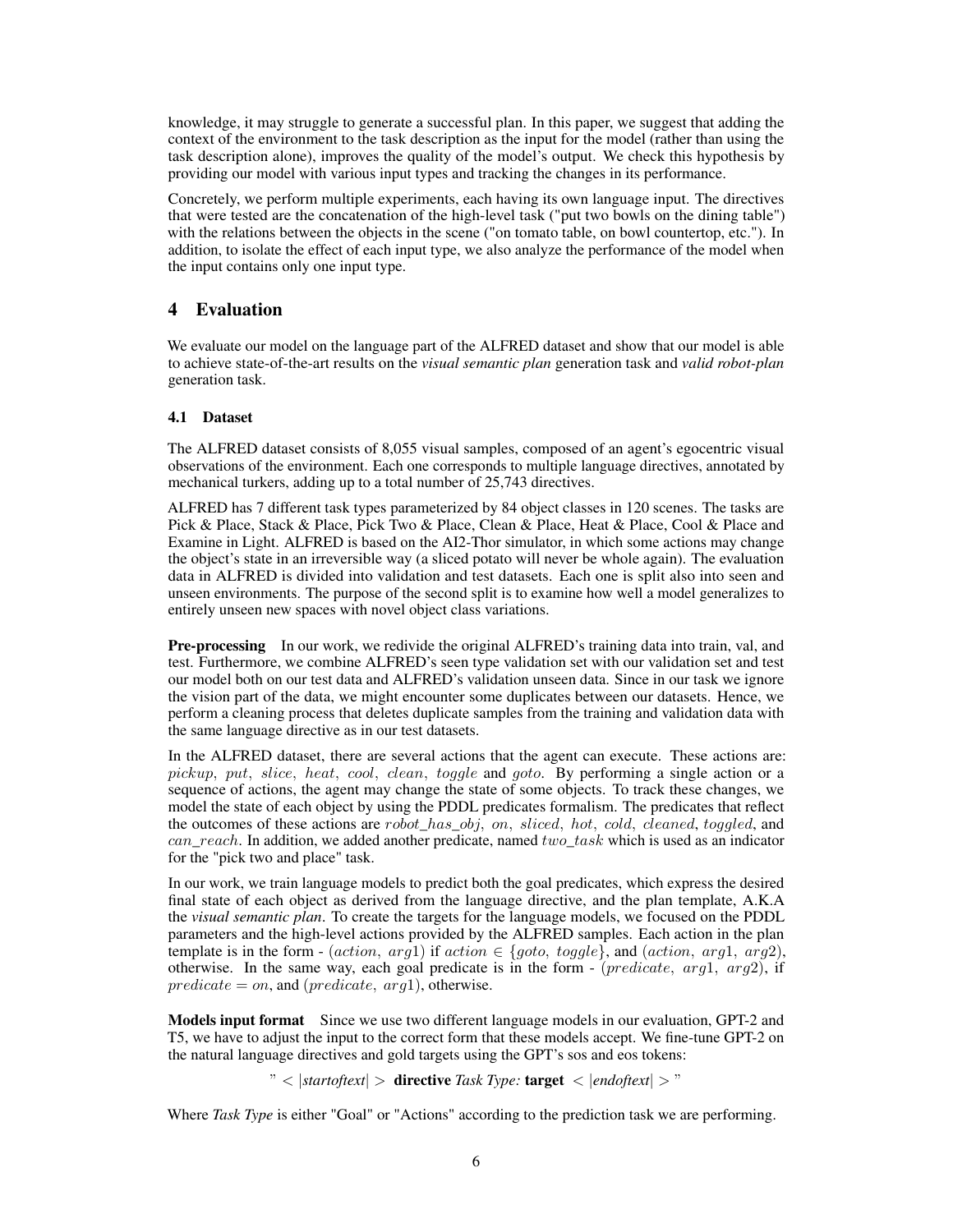During evaluation and testing, we feed the model with the input  $\leq$   $|startoftext| >$ directive *Task Type:*", and let it generate tokens until  $a < |endoftext| z$  token is generated.

On the other hand, the T5 fine-tuning process on a new task is done by providing a unique prefix before the directive. In our work, the goal-predicates task's prefix is "translate task to goal" and the plan-template task's prefix is "translate plan to actions". Since T5 is an encoder-decoder model, at every training step we feed the model with source and target sequences. The source phrase is the prefix with the directive, and the target phrase is either the goal predicates or the plan template.

**Data validation** A data sample will be considered *valid* for training if its original action sequence solves the sample's problem. To check if a given solution does solve a given task, we need a PDDL domain file and a PDDL problem file. Thus, we have created a PDDL domain file using our knowledge of the objects and actions in the ALFRED world and a PDDL problem file for each sample. The ALFRED domain file consists of the rules of the ALFRED world and its object types. While the same domain file is used across all samples, the problem file is different between samples. Moreover, creating a PDDL problem file requires knowing the world's current state, meaning, all the objects in our scene and their spatial relations. Although the ALFRED dataset samples provide some of the objects in the scene, it neither reveals all of the objects nor their spatial relations, but only their explicit coordinates in the space. To find the objects' relations, we used the initial location of each object and the scene type, taken from the ALFRED dataset, and loaded them into the AI2-Thor simulator. By doing so, we achieved the metadata of the scene, which provides more information about objects and their spatial relations. Concretely, we create relations in the form *on*  $obj_1$   $obj_2$ , where  $obj_1$  is on top of  $obj_2$  or inside it. Lastly, the goal predicates for each problem were generated from the "PDDL parameters" field of every data sample.

After creating the domain and problem files, we extracted the PDDL action sequence from the "high level plan" of each sample (which specifies the objects' ids) and used the VAL plan validator [\[6\]](#page-9-14) to check if this plan did solve the PDDL problem of this sample. Samples whose gold PDDL action sequence did not achieve the goal of the problem were marked as invalid samples and were removed from the data. Eventually, the train, val, test, and test\_unseen datasets had 13893, 1650, 1010, and 682 samples, respectively. This division reflects an 80-10-10 (%) train-val-test partition.

Metrics In our research, we implement both the evaluation measures used in [\[7\]](#page-9-9) and some additional accuracy measures. Moreover, we extend these measures to the *goal predicate* task. We also use the same notation of permissive scoring, which accepts predictions of objects that are similar to the original ones. ("lamp - floor lamp", "knife - butter knife"). Both tasks have per-element accuracy measures (predicate\command, arg<sub>1</sub>, arg<sub>2</sub>), permissive arguments (p\_arg1, p\_arg2), full triples and full sequence accuracy measures as defined in [\[7\]](#page-9-9). Notice, however, that while in the *visual semantic plan* task the order of the generated text does matter ("go to table, pick up tomato table" is not the same as "pick up tomato table, go to table"), in the *goal predicate* task we ignore the order of the generated predicates and measure the accuracy accordingly ("sliced tomato, cold tomato" is the same as "cold tomato, sliced tomato").

In the *goal predicate* task, we also look at permissive scoring in the full predicate and sequence level. The  $f\_predicate\_sim$  and  $f\_seq\_sim$  measures indicate if a predicate or a sentence is wrong only in permissive objects. ("cold butter knife, hot apple" and "cold knife, hot apple" are the same) We implemented two accuracy measures for the *valid robot-plan* task. The first measure is the valid\_plans\_orig\_goal measure, which indicates the ratio of samples that a valid pddl plan (achieves the original goal predicates) was found, while following the plan template constraints. The second measure is similar to the first, except that it counts plans that achieve the **predicted** goal predicates. We term the second measure valid\_plans\_pred\_goal.

#### 4.2 Results

We now analyze the results on each task, tested on two language models and three directive types.

Goal predicates The accuracy measures in this section were calculated using the precision metric and were evaluated on ALFERD's val\_unseen dataset. The full accuracy scores on the goal predicate task are available in the supplementary material. While in the T5 model the accuracy scores were the highest on the *Task + Relations* input, in the GPT-2 model the *Task + Relations* input was better than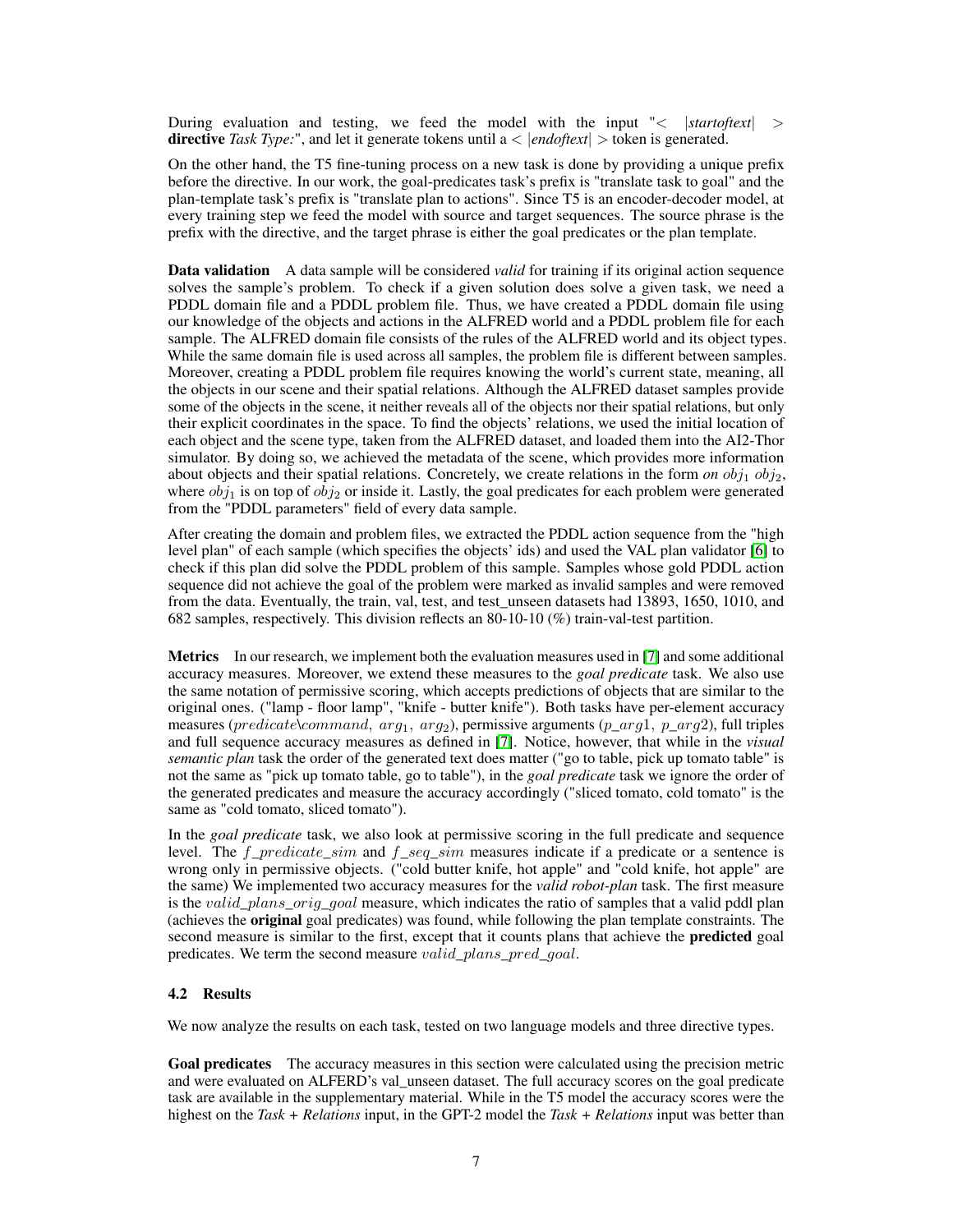<span id="page-7-0"></span>

| Table 1: Goal prediction examples |  |  |
|-----------------------------------|--|--|
|-----------------------------------|--|--|

| Input Text                                     | <b>Goal Predicates</b>                        |
|------------------------------------------------|-----------------------------------------------|
| Put a <b>baking tool</b> on the counter.       | on spatula pan, on pan countertop             |
| Place two <b>vegetables</b> in the drawer.     | on <b>potato</b> drawer, two_task             |
| Put any type of <b>cutlery</b> on the counter. | sliced spoon, on spoon cup, on cup countertop |

the *Task* input only on the full\_sequence measure. In addition, T5 outperform GPT-2 on every input type, reaching almost 90% accuracy across all measures and predicting correctly 85% of exact full sequences. These results suggest that an encoder-decoder architecture might be more suitable for goal predicate prediction. Moreover, the additional information about the environment was captured better by the T5 model than by the GPT-2 model. Further examples of the goal prediction of our T5 model on new and unique examples are shown in [1.](#page-7-0) These directives are different from the common tasks of ALFRED, and their intention is to check the robustness of the model. As presented in the table, the model seems to recognize well general types such as vegetables, cutlery, and baking tools.

| Model   | Input            | Command | Arg1 | Arg2 | F_Action | F Seq | Valid Plans |
|---------|------------------|---------|------|------|----------|-------|-------------|
| $GPT-2$ | Task             | 0.93    | 0.75 | 0.67 | 0.63     | 0.32  | 0.78        |
|         | <b>Relations</b> | 0.54    | 0.14 | 0.16 | 0.10     | 0.00  | 0.00        |
|         | Task + Relations | 0.93    | 0.78 | 0.74 | 0.69     | 0.46  | 0.89        |
| T5      | Task             | 0.91    | 0.73 | 0.63 | 0.60     | 0.29  | 0.72        |
|         | <b>Relations</b> | 0.68    | 0.22 | 0.26 | 0.18     | 0.04  | 0.13        |
|         | Task + Relations | 0.92    | 0.82 | 0.76 | 0.75     | 0.57  | 0.91        |

<span id="page-7-1"></span>Table 2: *Plan Template* accuracy scores.

<span id="page-7-2"></span>Table 3: Full actions triples accuracy per 8 action types in ALFRED.

| Model      | GoTo | Pickup Put Cool Heat Clean Slice Toggle |    |    |    |    |    |    | Avg. |
|------------|------|-----------------------------------------|----|----|----|----|----|----|------|
| $GPT_T$    | 68   | 40                                      | 68 | 85 | 82 | 78 | 39 | 75 | 67   |
| $T5_T$     | 66   | 36                                      | 66 | 79 | 83 | 74 | 47 | 77 | 66   |
| $GPT_{TR}$ | 75   | 56                                      | 67 | 78 | 80 | 75 | 55 | 75 | 70   |
| $T5_{TR}$  | 79   | 65                                      | 72 | 83 | 84 | 78 | 55 | 97 | 77   |

Plan template Table [2](#page-7-1) contains the models' scores on the *plan template* task. In contrast to the *goal predicate* task results, both models achieve the highest score on the Task + Relations input. On the Task-only input, GPT-2 predicts correctly 32% of full original action sequences, which is better result from previous work (22%), but might be due to the training dataset changes. Furthermore, when adding the scene context to the model's input, T5 outperforms GPT-2 across almost all measures, predicting correctly 57% of the target plans in comparison to GPT's 46%. These results outperform recent work [\[7\]](#page-9-9) on *visual semantic plan* generation from natural language directives, which was also trained and evaluated on the ALFRED dataset. Moreover, the actions triples accuracy per each action type are presented in table [3,](#page-7-2) where the subscript *T* and *TR* refers to Task and Task+Relations inputs respectively.

Valid robot plan The models' scores on the *valid robot plan* task on the original goal predicates are presented in table [2](#page-7-1) under the *Valid Plans* column. As shown in the table, T5 model generates valid plans for 91% of the samples, where 57% of them are the exact target plans. That is, 34% of the plan templates that T5 predicted were not the same as the original plans, but eventually achieved the desired goal.

In addition, when the input is non-informative of the required task, such as the objects' relations alone, GPT-2 is not able to generate any valid plan. On the other hand, T5 generated valid plans for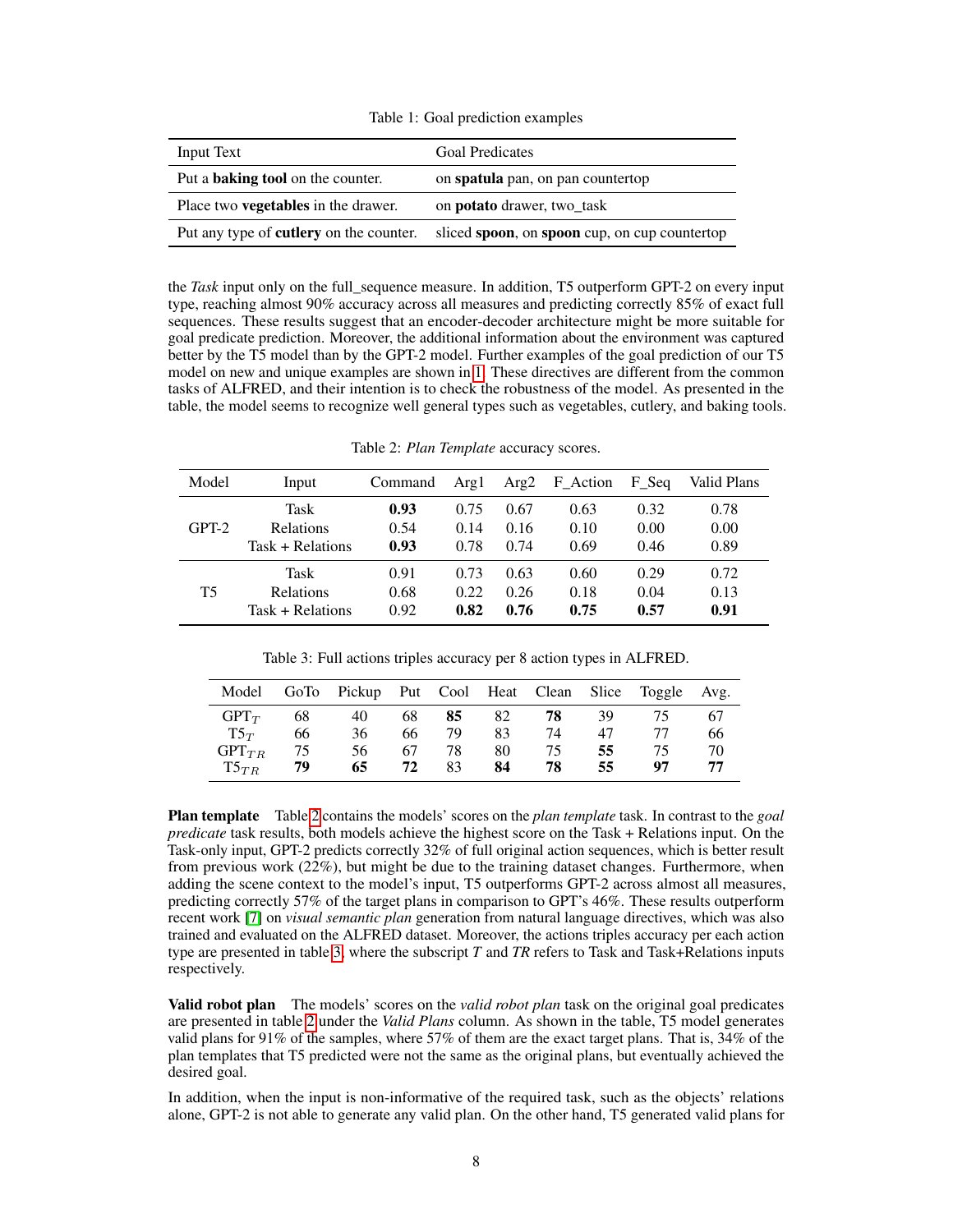59% of the samples with respect to the predicted goal, but only 13% plans with respect to the original goal predicates. These results suggest that T5 might generate easier goal predicates when the input is non-informative rather than succeeding to predict valid plans.

Lastly, GPT-2 achieve better results on the original goals, in contrast to T5 which succeed more on the predicted goal predicates. This difference might be due to the fact that T5 succeed more on the *goal predicate* task than GPT-2. The full table with the *Valid Plans* scores on the predicted goal predicates is provided in the supplementary material.

Few shot learning In our setting, creating data samples for training is time-consuming and expensive. Hence, the ability of a model to perform successful few-shot learning is crucial. To evaluate this capability, we have created multiple training sets by downsampling the original data into smaller fractions and trained different T5 models on each set. As shown in figure [3,](#page-8-0) we see that with only 5% of the training data, our models are able to predict actions sequences and goal predicates nearly as well as models that were trained on the full dataset. These results suggest that our model is able to perform successful few-shot learning. We are planning to test this assumption in other domains in future work.



<span id="page-8-0"></span>Figure 3: Few-shot accuracy of full action sequences and full goal predicates.

## 5 Conclusions and future work

In this work, we have developed a novel approach for translating natural language to plans that accomplish everyday household tasks. While previous work [\[7\]](#page-9-9) reached 53.4% accuracy on action generation by training GPT2 model on task-only input and ignoring the first action generated by the model, our model predicts precisely 57% of the ALFRED dataset plans without ignoring the first action in the predicted sequence, and generates valid plans for another 34% of the samples, reaching a total number of valid plans for 91% of unseen environments tasks. Furthermore, we show that our model performs successful few-shot learning. These plans were generated by using only natural language data for task description and scene information. Our approach combines both language models and PDDL tools, working together as a whole to generate a valid PDDL plan that will achieve the language directive goal. our contribution reflects **two ways of improvements**  $\cdot$  (1) we utilize not just the task description, but also extra information about the environment's context, and (2) we employ the more powerful T5 model, which is better able to exploit this extra information.

Looking forward, there are some future directions we would like to investigate. One of them is generating valid PDDL plans for object-specific goals. This task is more challenging since its goal state requires particular objects' predicates to be changed rather than any object of this type (for example, warming a **green** cup instead of any cup). Another challenge is defining a more conservative PDDL problem and domain that avoids changing basic attributes of objects (for example, put a **whole** tomato on the table). In addition, since the ALFRED dataset contains limited number of objects and only seven types of our everyday tasks, achieved by performing only eight action types, which is much less than the set of all possible actions that an household agent should be able to perform, we would like to improve our zero-shot predictions on new and unseen object types, and check the few-shot learning capabilities of our model on other domains. we will release our code and data under an open source licence once the paper is published.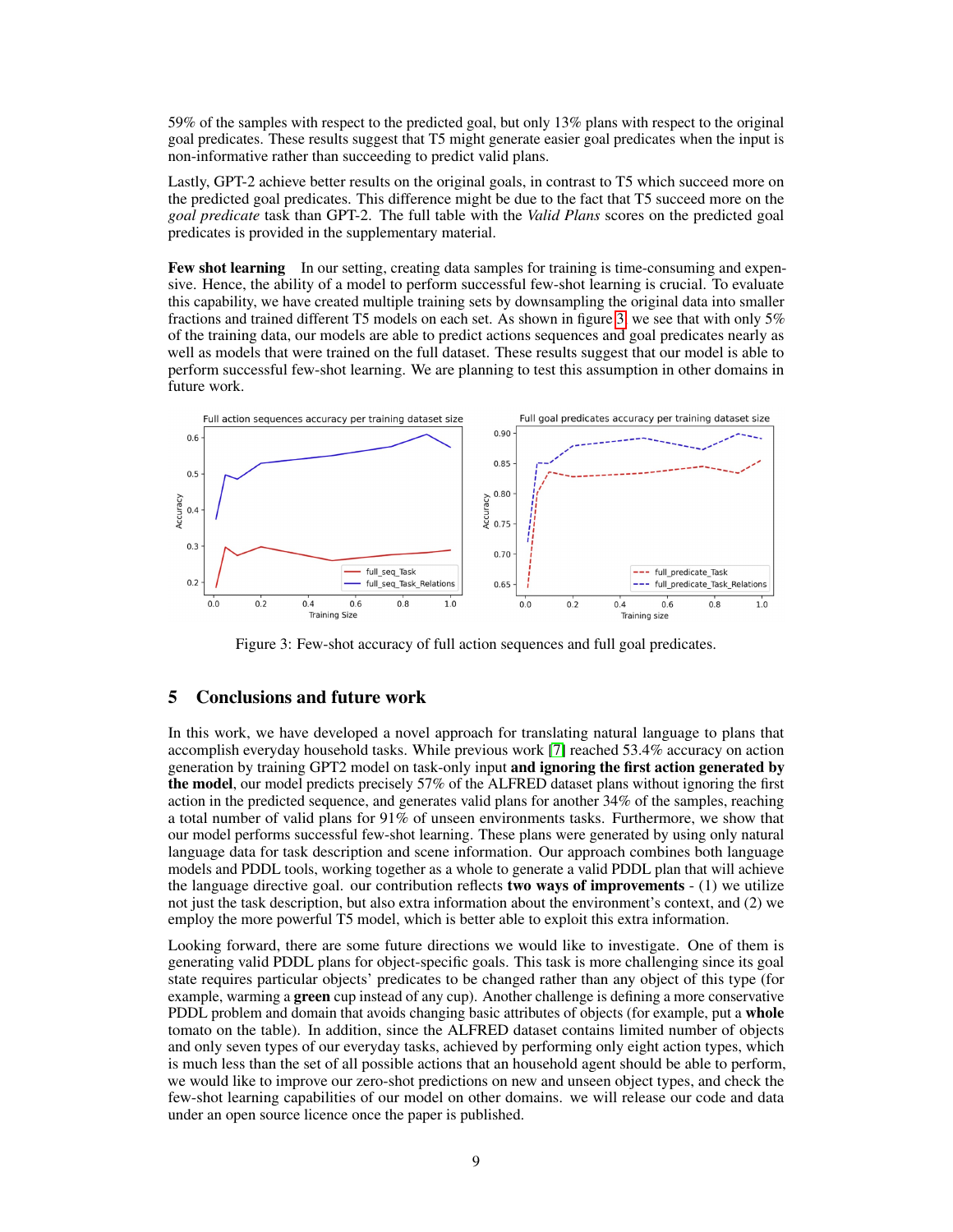## References

- <span id="page-9-5"></span>[1] Peter Anderson, Qi Wu, Damien Teney, Jake Bruce, Mark Johnson, Niko Sünderhauf, Ian Reid, Stephen Gould, and Anton Van Den Hengel. Vision-and-language navigation: Interpreting visually-grounded navigation instructions in real environments. In *Proceedings of the IEEE Conference on Computer Vision and Pattern Recognition*, pages 3674–3683, 2018.
- <span id="page-9-11"></span>[2] Jacob Devlin, Ming-Wei Chang, Kenton Lee, and Kristina Toutanova. Bert: Pre-training of deep bidirectional transformers for language understanding. *arXiv preprint arXiv:1810.04805*, 2018.
- <span id="page-9-8"></span>[3] Kuan Fang, Alexander Toshev, Li Fei-Fei, and Silvio Savarese. Scene memory transformer for embodied agents in long-horizon tasks. In *Proceedings of the IEEE/CVF Conference on Computer Vision and Pattern Recognition*, pages 538–547, 2019.
- <span id="page-9-15"></span>[4] Richard E Fikes and Nils J Nilsson. Strips: A new approach to the application of theorem proving to problem solving. *Artificial intelligence*, 2(3-4):189–208, 1971.
- <span id="page-9-7"></span>[5] Chuang Gan, Jeremy Schwartz, Seth Alter, Martin Schrimpf, James Traer, Julian De Freitas, Jonas Kubilius, Abhishek Bhandwaldar, Nick Haber, Megumi Sano, et al. Threedworld: A platform for interactive multi-modal physical simulation. *arXiv preprint arXiv:2007.04954*, 2020.
- <span id="page-9-14"></span>[6] R. Howey, D. Long, and M. Fox. Val: automatic plan validation, continuous effects and mixed initiative planning using pddl. In *16th IEEE International Conference on Tools with Artificial Intelligence*, pages 294–301, 2004. doi: 10.1109/ICTAI.2004.120.
- <span id="page-9-9"></span>[7] Peter A Jansen. Visually-grounded planning without vision: Language models infer detailed plans from high-level instructions. *arXiv preprint arXiv:2009.14259*, 2020.
- <span id="page-9-3"></span>[8] Eric Kolve, Roozbeh Mottaghi, Winson Han, Eli VanderBilt, Luca Weihs, Alvaro Herrasti, Daniel Gordon, Yuke Zhu, Abhinav Gupta, and Ali Farhadi. Ai2-thor: An interactive 3d environment for visual ai. *arXiv preprint arXiv:1712.05474*, 2017.
- <span id="page-9-0"></span>[9] Hector Levesque and Gerhard Lakemeyer. Cognitive robotics. *Foundations of artificial intelligence*, 3:869–886, 2008.
- <span id="page-9-6"></span>[10] Manolis Savva\*, Abhishek Kadian\*, Oleksandr Maksymets\*, Yili Zhao, Erik Wijmans, Bhavana Jain, Julian Straub, Jia Liu, Vladlen Koltun, Jitendra Malik, Devi Parikh, and Dhruv Batra. Habitat: A Platform for Embodied AI Research. In *Proceedings of the IEEE/CVF International Conference on Computer Vision (ICCV)*, 2019.
- <span id="page-9-1"></span>[11] Drew McDermott, Malik Ghallab, Adele E. Howe, Craig A. Knoblock, Ashwin Ram, Manuela M. Veloso, Daniel S. Weld, and David E. Wilkins. Pddl-the planning domain definition language. 1998.
- <span id="page-9-10"></span>[12] Alec Radford, Jeffrey Wu, Rewon Child, David Luan, Dario Amodei, Ilya Sutskever, et al. Language models are unsupervised multitask learners. *OpenAI blog*, 1(8):9, 2019.
- <span id="page-9-13"></span>[13] Colin Raffel, Noam Shazeer, Adam Roberts, Katherine Lee, Sharan Narang, Michael Matena, Yanqi Zhou, Wei Li, and Peter J Liu. Exploring the limits of transfer learning with a unified text-to-text transformer. *arXiv preprint arXiv:1910.10683*, 2019.
- <span id="page-9-4"></span>[14] Mohit Shridhar, Jesse Thomason, Daniel Gordon, Yonatan Bisk, Winson Han, Roozbeh Mottaghi, Luke Zettlemoyer, and Dieter Fox. Alfred: A benchmark for interpreting grounded instructions for everyday tasks. In *Proceedings of the IEEE/CVF conference on computer vision and pattern recognition*, pages 10740–10749, 2020.
- <span id="page-9-12"></span>[15] Jesse Thomason, Daniel Gordon, and Yonatan Bisk. Shifting the baseline: Single modality performance on visual navigation & qa. *arXiv preprint arXiv:1811.00613*, 2018.
- <span id="page-9-2"></span>[16] Ashish Vaswani, Noam Shazeer, Niki Parmar, Jakob Uszkoreit, Llion Jones, Aidan N. Gomez, Lukasz Kaiser, and Illia Polosukhin. Attention is all you need. *CoRR*, abs/1706.03762, 2017. URL <http://arxiv.org/abs/1706.03762>.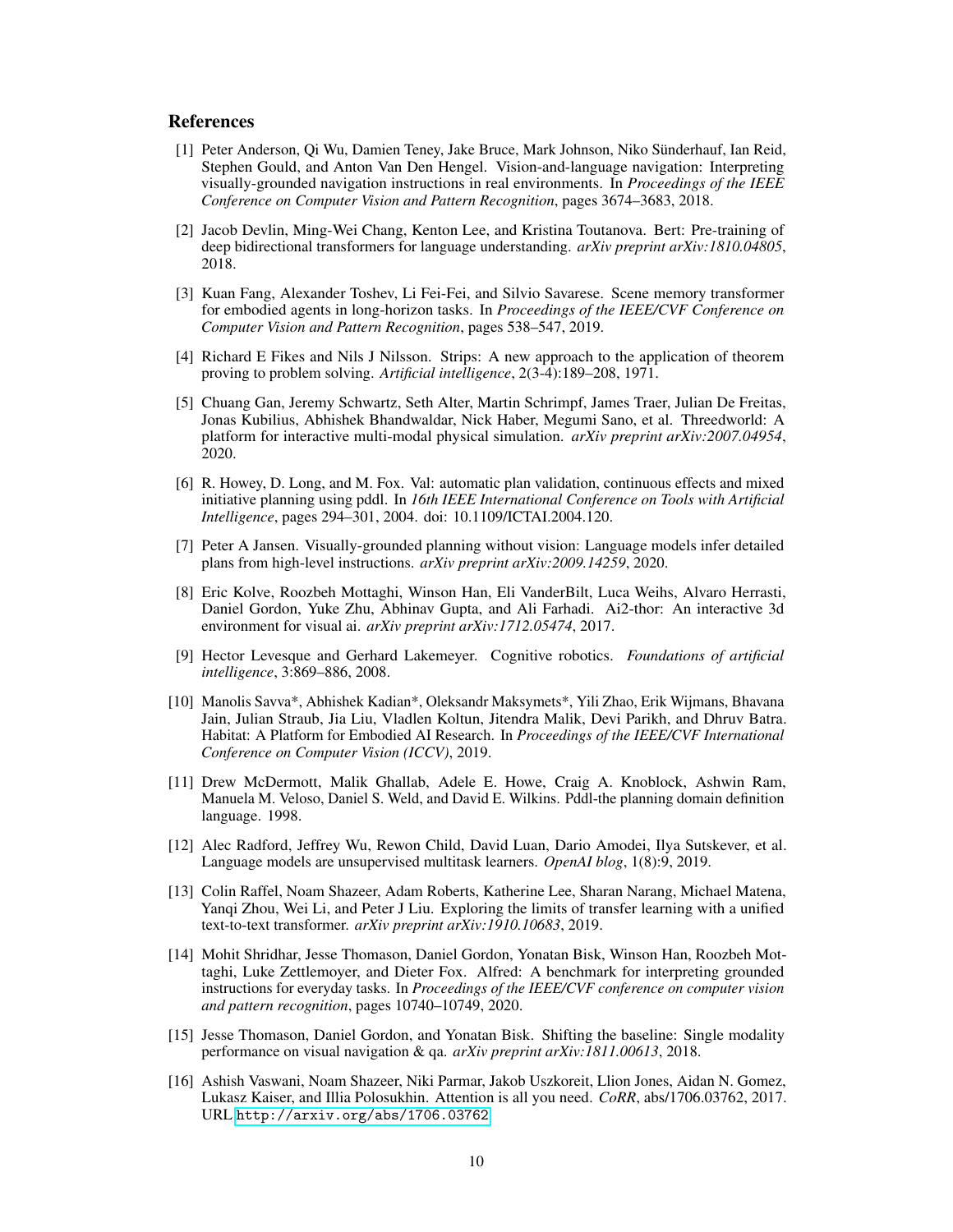- <span id="page-10-1"></span>[17] Kaiqiang Wang, Yu Zhang, Chaoyuan Jiang, Junren Luo, Xueke Yang, and Shikai Chen. Visual semantic planning for service robot via natural language instructions. In *2021 China Automation Congress (CAC)*, pages 793–798. IEEE, 2021.
- <span id="page-10-2"></span>[18] Zhongli Wang, Guohui Tian, and Xuyang Shao. Home service robot task planning using semantic knowledge and probabilistic inference. *Knowledge-Based Systems*, 204:106174, 2020.
- <span id="page-10-0"></span>[19] Yuke Zhu, Daniel Gordon, Eric Kolve, Dieter Fox, Li Fei-Fei, Abhinav Gupta, Roozbeh Mottaghi, and Ali Farhadi. Visual semantic planning using deep successor representations. In *Proceedings of the IEEE international conference on computer vision*, pages 483–492, 2017.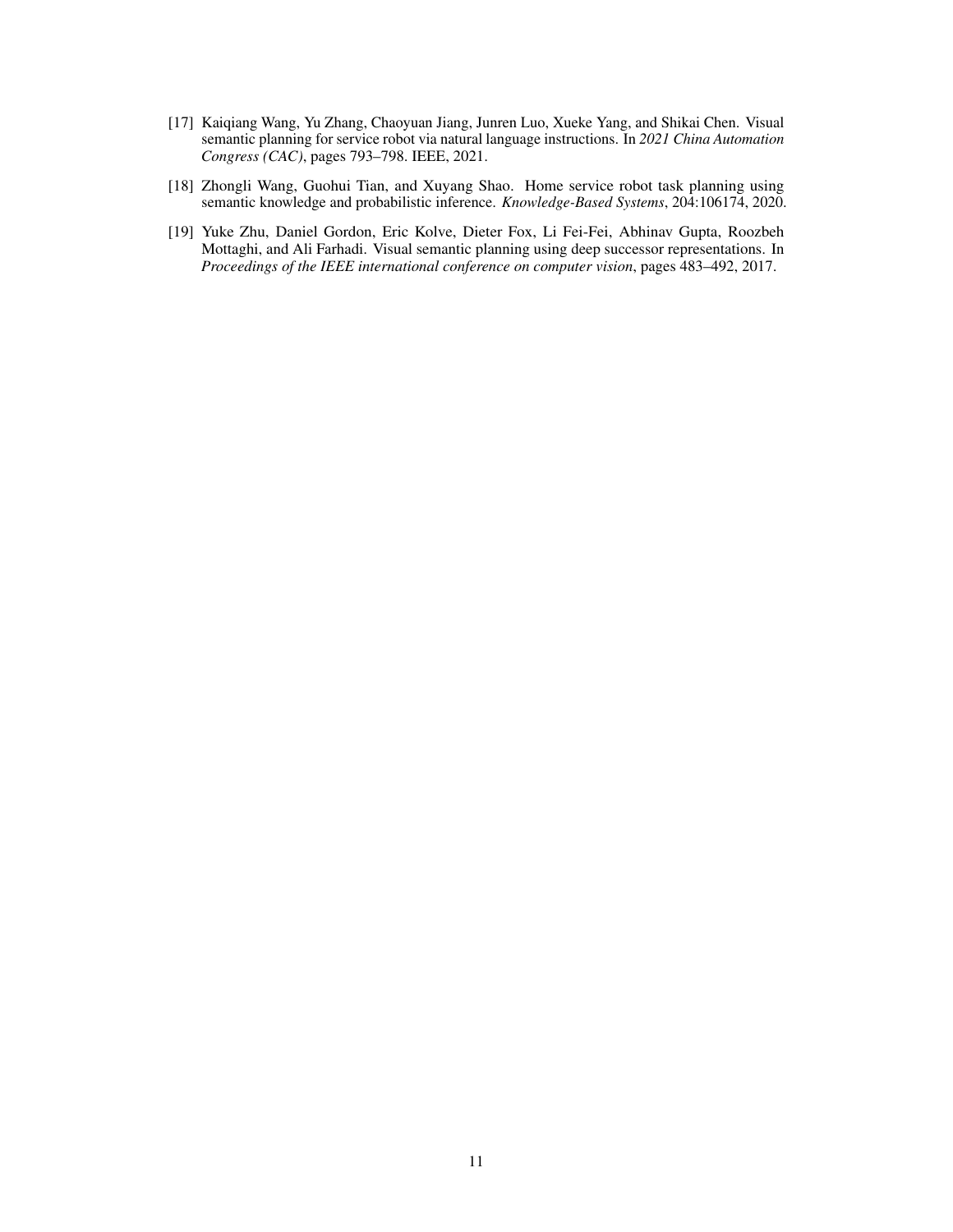## 6 Appendix

PDDL The Planning Domain Definition Language (PDDL) [\[11\]](#page-9-1) is a language family that allows us to define a planning problem. PDDL is an action-centred language, inspired by the well-known STRIPS formulations of planning problems [\[4\]](#page-9-15). Mathematically, a STRIPS instance is a quadruple  $\langle F, A, I, G \rangle$ , in which each component has the following meaning:

- $F a$  set of facts describing the possible states of the world,  $2^F$ .
- *A* a set of actions. Each action  $a \in A$  consists of a set of preconditions  $pre(a)$ , add effects  $add(a)$ , and delete effects  $del(a)$ . Applying a is possible in a state s where  $pre(a) \subseteq s$ , and results in the state  $s[\langle a \rangle] = (s \setminus del(a)) \cup add(a)$ .
- $I \subseteq F$  is the initial state of the world.
- $G$  the goal of the problem. The goal G is a set of facts  $G \in F$ . A state s satisfies a goal if  $G \subseteq s$ .

A plan  $\pi$  is a sequence of actions.  $\pi = \langle a_0, a_1, \ldots, a_n \rangle$  is applicable from state  $s_0$  if  $a_0$  is applicable at  $s_0$  and  $\langle a_1, \ldots, a_n \rangle$  is applicable from  $s_1 := s_0[\langle a_0 \rangle]$ . We denote the state reached by following plan  $\pi$  from state s by  $s[\pi]$ , and say that a plan  $\pi$  achieves a goal G if  $G \subseteq s[\pi]$ . The PDDL language generalizes the STRIPS setting into domain description and problem description.

The domain description contains the definitions of object types, predicates, as well as the actions' preconditions and effects. These elements are the aspects that do not change regardless of what specific situation we are trying to solve. On the other hand, the PDDL problem description is more specific and defines exactly what objects exist in the scene, what their current states are, and what the goal is. For example, let us assume that the world contains apples, tomatoes, cucumbers, knives, and tables in three different colors: blue, yellow, and green. The actions that could be conducted on an object are: pickup, put, and slice. A problem file can be described as follows: The current scene contains two apples, three tomatoes, two knives, a yellow table, and a blue table. In the initial state, all the objects (besides the blue table) are on the yellow table. The goal is to put a slice of an apple on the blue table. Many PDDL tools have been developed over the years. One major part is PDDL planners, which read PDDL files (domain and problem) and use them to find a sequence of actions that solves the problem. Another tool is a plan validator [\[6\]](#page-9-14), which checks if a given plan solves a specific PDDL problem.

Experiment details We used the medium version of GPT2 model and fine-tuned it for 25 epochs with learning rate of 5e-5, 100 warm-up steps and 0.01 weight decay. The batch sizes for the Task, Relations, and Task+Relations inputs are 32, 8, and 4 respectively. For the T5 model, we fine-tuned the base version of this model, also for 25 epochs. The learning rate used to tune this model is 1e-4. The batch sizes for the Task, Relations, and Task+Relations inputs are 32, 16, and 16 respectively. All other hyper-parameters which are not mentioned here were set to their default values. Both models were optimized using the Adam optimizer. All experiments were conducted using the NVIDIA A100 GPU, with 40GB GPU RAM. Tuning the models on the Task, Relations, and Task+Relations inputs types last for 2, 2, and 3 hours on the T5-base model, and 1, 4, and 5 hours on the GPT2-medium model, respectively.

## 6.1 Results

Goal predicates In this section, we provide the full results of the *Goal Predicate* task. Table [4](#page-12-0) include all metrics and reported scores, divided to two language models and three input directives. The scores in Table [4](#page-12-0) are divided into two categories: strict and permissive. Predicate, Arg1, and Arg2 are per-element accuracy measures. F\_Predicate and F\_Seq represent the ratio of correct full predicate pairs (or triples when the predicate type is on) and full predicate sequences, respectively. As shown in the table, on both models, the best results are achieved with the task description and the objects' relations as input. In addition, T5 outperforms GPT-2 on every input type, achieving almost 90% accuracy on every measure. Table [5](#page-12-1) contains new and unseen directives types, and their corresponding predicted goal that our T5 model (which was trained on the Task + Relations input) generates. In the left column are the new task inputs for the model. Each task was paired with the objects' relations in the scene. These directives are different from the common tasks of ALFRED, and their intention is to check the robustness of the model.